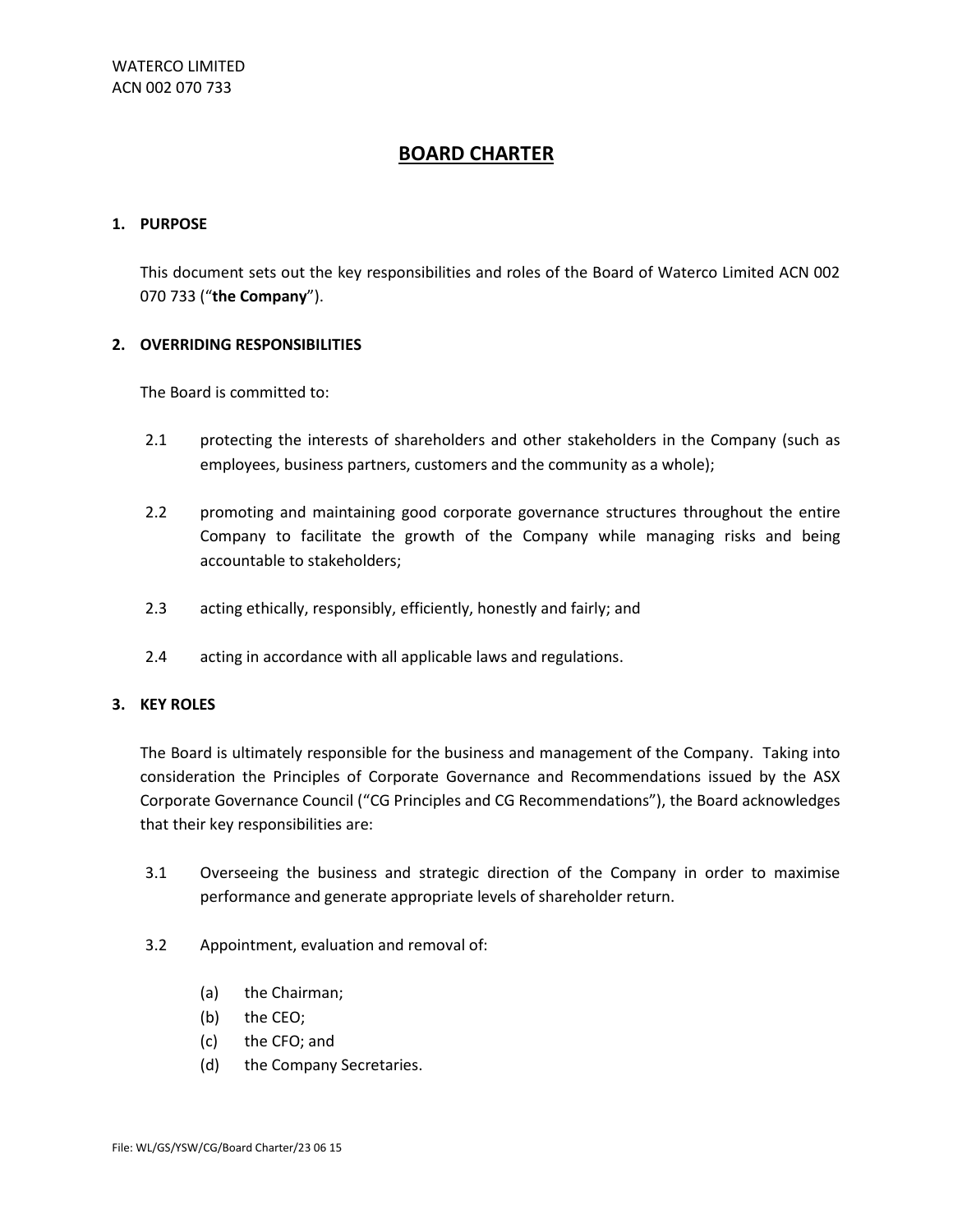- 3.3 Ensuring that management establishes and follows an appropriate system of internal controls, risk management and legal compliance.
- 3.4 Reviewing the performance and implementation of corporate strategies by senior management and ensuring that senior management have the necessary resources to do so.
- 3.5 Approving and supervising significant capital expenditure, capital management, acquisitions and divestments.
- 3.6 Approving and monitoring annual budgets and strategic plans.
- 3.7 Approving and monitoring financial and other reporting made to shareholders and the ASX under the continuous disclosure regime.
- 3.8 Ensuring that the Company has appropriate risk management framework and setting the acceptable risk appetite within with the management operates.
- 3.9 Approving the Company's remuneration framework and ensuring that remuneration package is sufficient to attract, retain and motivate senior executives.

### **4. MATTERS RESERVED TO THE BOARD**

Certain decisions are expressly reserved to the Board as it is ultimately responsible for the growth, strategic direction and success of the Company. These decisions involve approvals and determinations relating to the following matters:

- 4.1 annual budgets and strategic plans;
- 4.2 extension into new areas of business;
- 4.3 annual reports and accounts;
- 4.4 major changes to capital structure;
- 4.5 dividend policy and the declaration of dividends;
- 4.6 significant capital expenditure, capital management, acquisitions and divestments;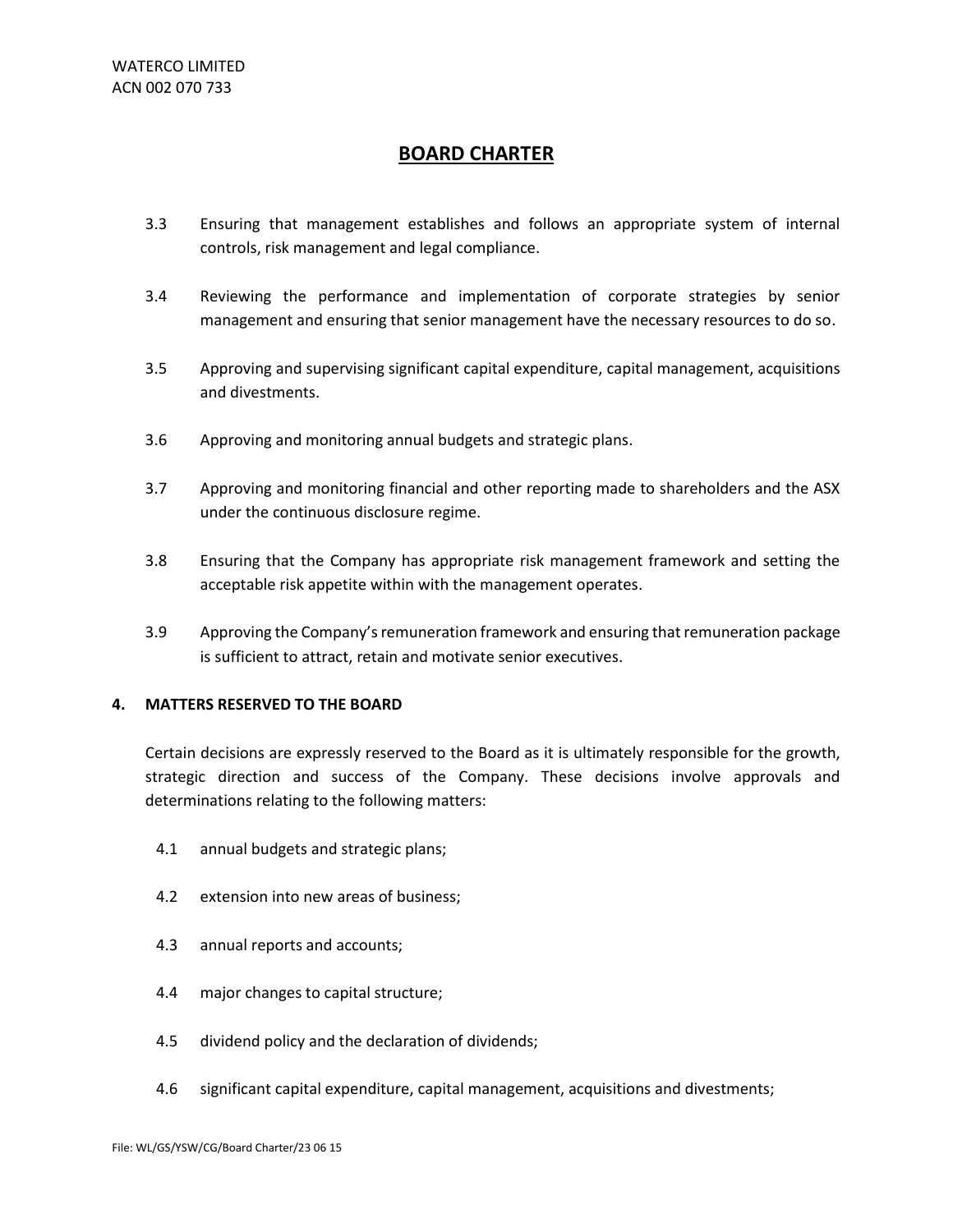- 4.7 major changes to the corporate structure, management and control structure;
- 4.8 appointment and removal of:
	- (a) the Chairman
	- (b) the CEO
	- (c) the CFO; and
	- (d) the Company Secretaries;
- 4.9 the independence of directors; and
- 4.10 the Company's remuneration framework.

#### 5. **DELEGATION**

The company secretary is appointed by and accountable to the Board and has particular responsibility for:

- 5.1 advising the board and its committees on governance matters;
- 5.2 monitoring whether board and committee policy and procedure is being followed;
- 5.3 coordinating timely completion of board and committee papers;
- 5.4 ensuring that business conducted at board and committee meetings are accurately recorded in the minutes; and
- 5.5 helping to organise the induction and professional development of directors.

The Board may from time to time establish committees to assist in the discharge of its responsibilities. As at the date of this Charter, the Board has established:

- 5.6 an Audit Committee, which is responsible for overseeing the external and internal auditing of the Company's activities; and
- 5.7 a Remuneration Committee, which is responsible for making recommendations to the Board on remuneration packages for the Executive Directors and senior management.

The CG Recommendations recognise that nomination committees may not be required for smaller companies. Due to the size of the Company and its Board, the Board does not consider it necessary to establish a nomination committee. The Board as a whole is responsible for ensuring that the Board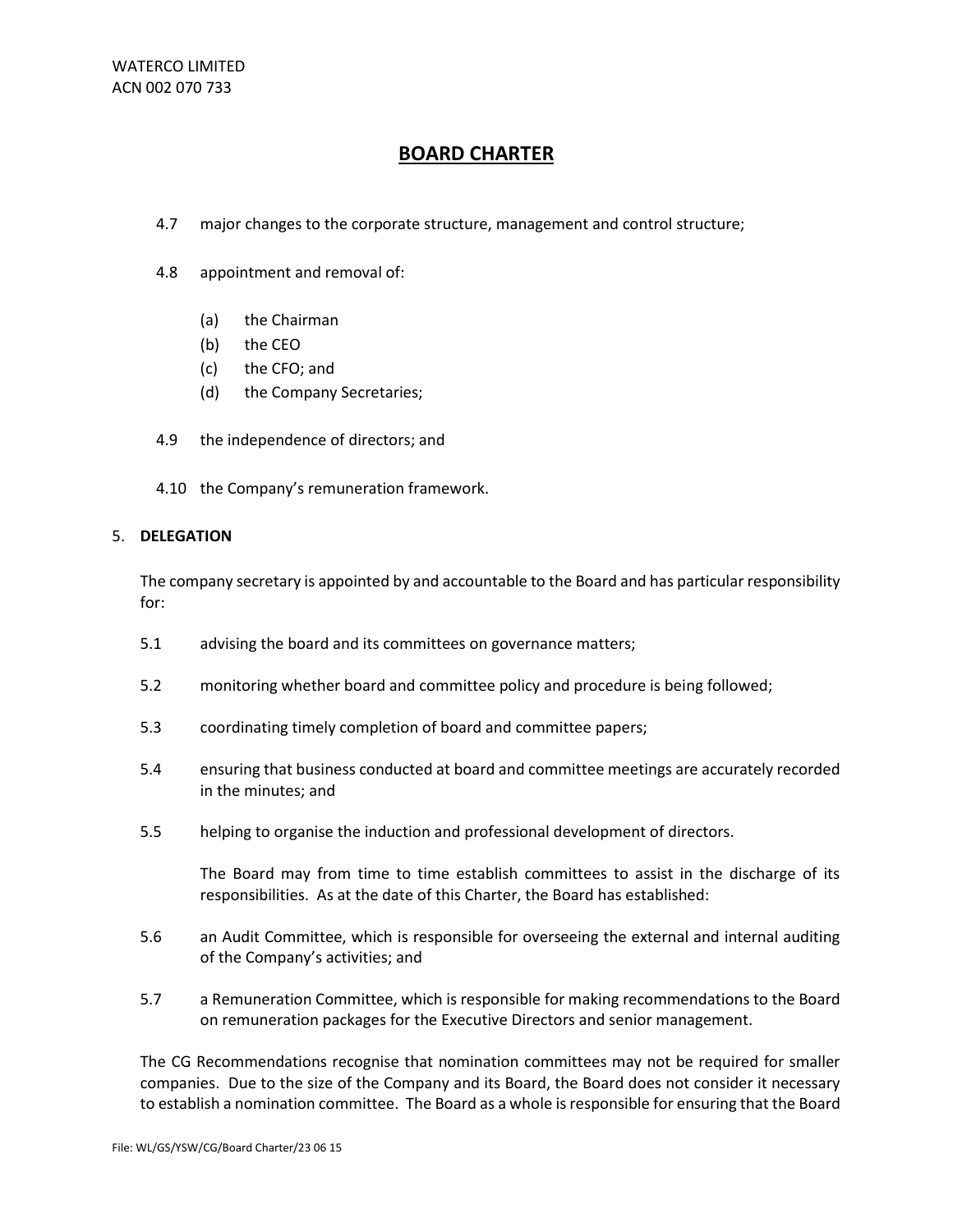has the appropriate size, the balance of skills, knowledge, experience, independence and diversity on the Board that promotes good decision-making for the benefit of the Company as a whole.

#### **6. BOARD SKILLS MATRIX**

Below is the matrix of skills and attributes that Waterco seeks to achieve across its Board membership.

| General          |                                                                                                                          | Governance                                                                                                              |
|------------------|--------------------------------------------------------------------------------------------------------------------------|-------------------------------------------------------------------------------------------------------------------------|
|                  | Executive and non-executive<br>experience<br>Leadership<br>Strategic thinking<br>Industry experience (local &<br>global) | Governance committee<br>experience<br>Risk management<br>Ethical and fiduciary duties<br>Environment and sustainability |
| <b>Technical</b> |                                                                                                                          | <b>Diversity</b>                                                                                                        |
|                  | Legal<br>Financial<br>Engineering<br>Human resources                                                                     | Female<br>Male<br>Different ethnicities and cultures<br>Languages other than English                                    |

### **7. BOARD MEMBERSHIP**

The Board is committed to ensuring that there will be at least five directors of whom a majority will be non-executive directors, (and where possible independent). Consistent with CG Recommendation 2.3, a director is regarded as independent if that director is free of any interest, position, association or relationship that might influence, in a material aspect, his or her capacity to bring an independent judgment and to act in the best interests of the Company and its shareholders. Examples of interests, positions, associations and relationships that might cause doubts about the independence of a director include if the director:

- 7.1 within the last three years has been employed in an executive capacity by the Company or another group member, or been a director after ceasing to hold such employment;
- 7.2 within the last three years has been a partner, director or senior employee of material professional services to the Company or another group member. At present an advisory relationship or contract where the company pays in excess of \$100,000 in a year is regarded as material;